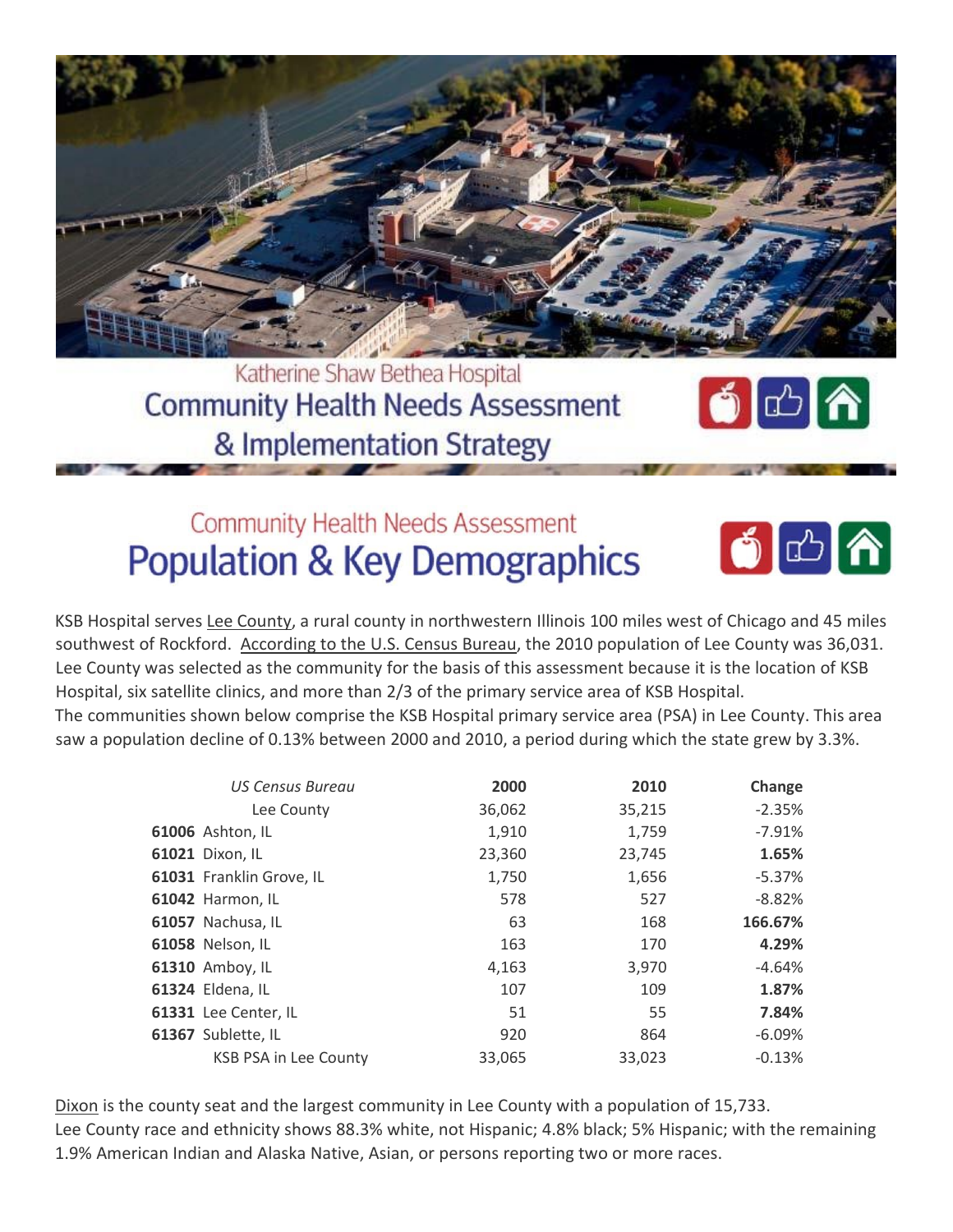Lee County covers 725 square miles. Public transportation is available through the Lee/Ogle Transportation System and private cab companies.

According to the Illinois Department of Employment Security, the 2010 annual average unemployment rate for Lee County was 11.0%, comparable to Northwest Illinois overall and slightly higher than the state average of 10.3%.

With a median household income of \$46,901, Lee County is lower than the state average of \$53,974. Lee County per capita income is \$24,411, below the state average of \$28,469. However, the proportion of Lee County residents, 10.5%, living below the federal poverty level is lower than the state average of 13.3%. The survey instrument used for this study was based largely on the Lee County Illinois Project for Local Assessment of Need (IPLAN), the Centers for Disease Control and Prevention (BRFSS) Behavioral Risk Factor Surveillance System, Northern Illinois Market Facts, and the 2010 Illinois Census Bureau Report. The IPLAN was an especially valuable tool used as a starting point for this assessment. The IPLAN is a periodic update of local healthcare needs, and representatives of KSB Hospital have always been a part of the IPLAN team. The IPLAN was used as a source of accurate, timely data and as a report on how other healthcare providers are also working to meet needs of the community.

The ZIP Codes defined as the KSB Hospital primary service area in Lee County are 61006, 61021, 61031, 61042, 61057, 61310, 61324, 61331, and 61367.

# **Community Health Needs Assessment Community Education Levels**



Residents of Lee County lag behind state and national rates for achievement of a Bachelor's degree or a graduate/professional degree, and exceed the state and national rates for lower educational achievement checkpoints.

| U of I Health Systems Research  | <b>Lee County</b> | <b>Illinois</b> | <b>USA</b> |
|---------------------------------|-------------------|-----------------|------------|
| Less than 9th Grade             | 5.1               | 6.0             | 6.2        |
| Some high school, no diploma    | 9.2               | 7.8             | 8.7        |
| High school diploma or GED      | 36.4              | 27.9            | 2.9        |
| Some college, no degree         | 24.7              | 20.8            | 20.6       |
| Associate degree                | 9.1               | 7.3             | 7.5        |
| Bachelor's degree               | 10.6              | 18.9            | 17.6       |
| Graduate or professional degree | 4.4               | 11.4            | 10.3       |

# **Community Health Needs Assessment Workforce Characteristics**



The Lee County workforce can be categorized by industry and compared to state and national workforce characteristics. Notably, the data shows a higher than average rate of agriculture and manufacturing employees than the state or national rates. Predictably, the lower levels of educational attainment in Lee County correlate with lower rates of employment in finance, professional, scientific, and related industries.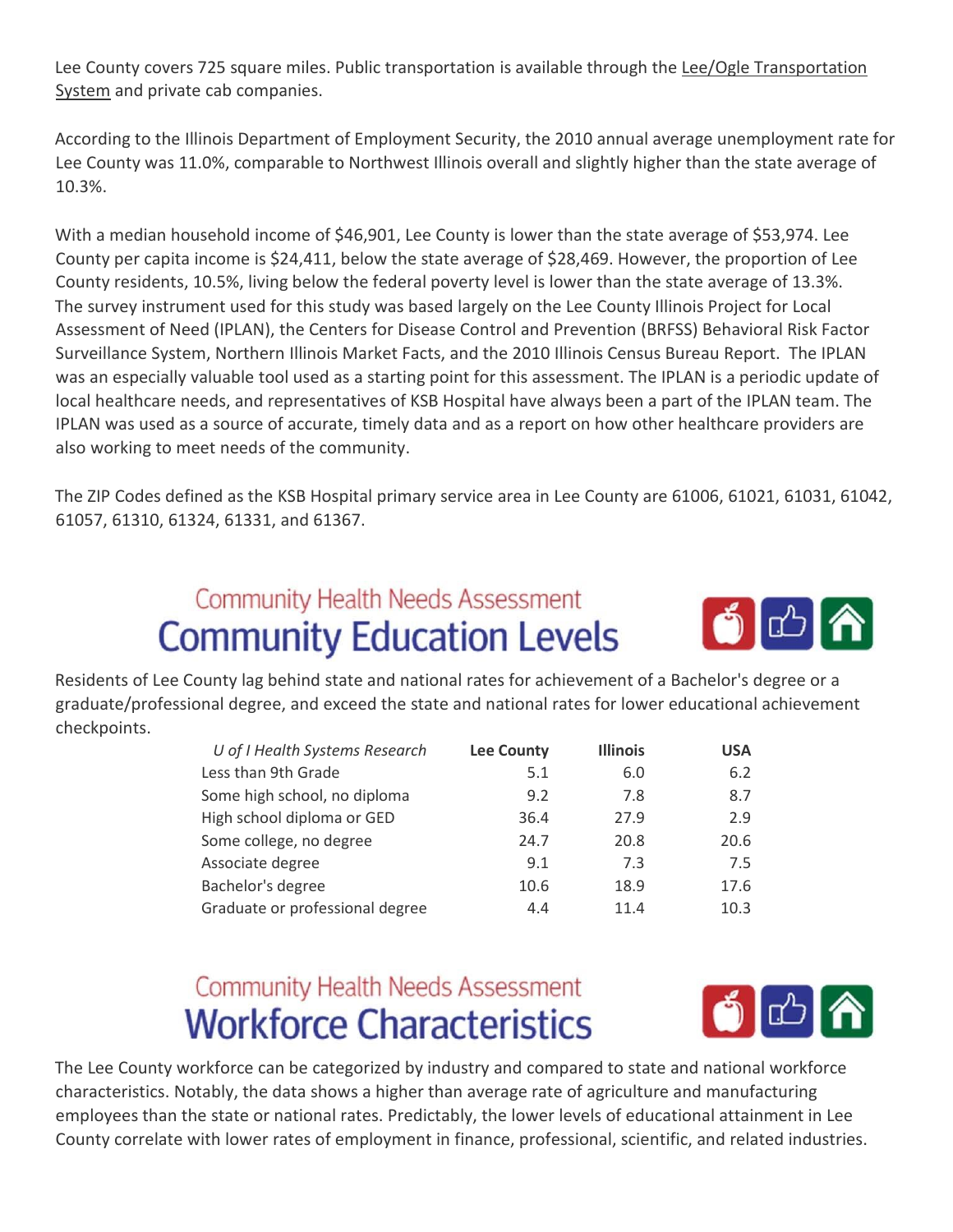| U of I Health Systems Research                                                             | <b>Lee County</b> |         | <b>Illinois</b> | <b>USA</b> |
|--------------------------------------------------------------------------------------------|-------------------|---------|-----------------|------------|
| <b>Employed Population</b>                                                                 | 17,249            | 100.00% | 100.00%         | 100.00%    |
| Agriculture, forestry, fishing, hunting, mining                                            | 517               | 3.00%   | 1.10%           | 1.90%      |
| Construction                                                                               | 936               | 5.40%   | 6.00%           | 7.10%      |
| Manufacturing                                                                              | 3,406             | 19.70%  | 13.00%          | 11.00%     |
| Wholesale trade                                                                            | 561               | 3.30%   | 3.40%           | 3.10%      |
| Retail trade                                                                               | 1,969             | 11.40%  | 10.80%          | 11.50%     |
| Transportation, warehousing, utilities                                                     | 1,066             | 6.20%   | 5.90%           | 5.10%      |
| Information                                                                                | 262               | 1.50%   | 2.30%           | 2.40%      |
| Finance, insurance, real estate, rental & leasing<br>Professional, scientific, management, | 581               | 3.40%   | 7.80%           | 7.00%      |
| administrative, waste management                                                           | 1,052             | 6.10%   | 10.80%          | 10.40%     |
| Education, health care, social assistance                                                  | 4,262             | 24.70%  | 21.60%          | 22.10%     |
| Arts, entertainment, recreation, accommodation                                             | 1,133             | 6.60%   | 8.60%           | 8.90%      |
| Other services, except public administration                                               | 750               | 4.30%   | 4.80%           | 4.90%      |
| Public administration                                                                      | 754               | 4.40%   | 3.80%           | 4.80%      |

Similar characteristics to the employment by industry chart are apparent as we look at the composition of the Lee County civilian labor force, as shown by the data from the University of Illinois Health Systems Research.



The unemployment rate has historically been higher than both the state rate and the national rate. The rate reached a generational high level of 14% in January 2010 and has fallen slowly since then.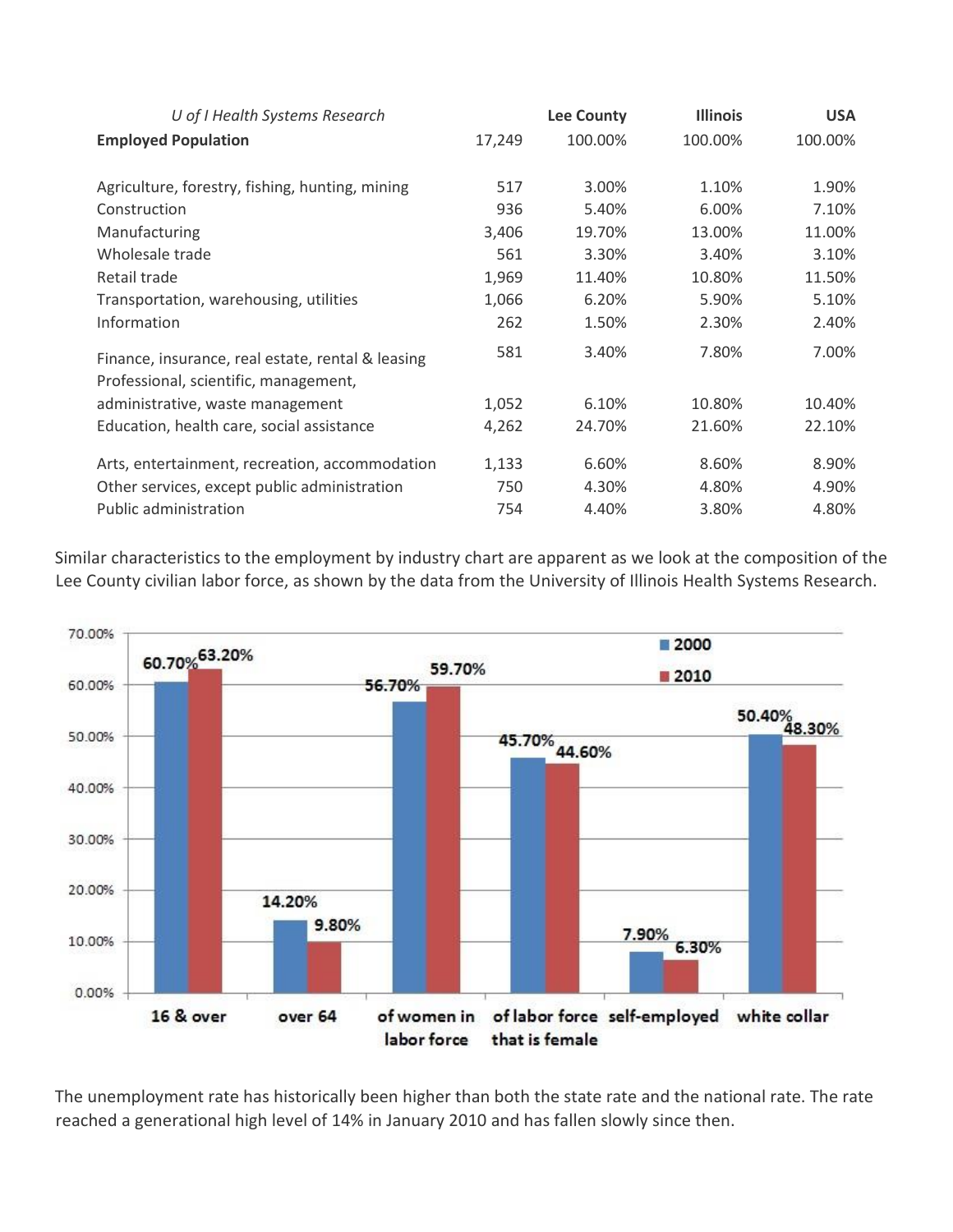# **Community Health Needs Assessment Criminal Activity**



Lee County enjoys a lower than average crime rate, with few exceptions. Below is a comparison of reported criminal activity, in cases per 10,000 population, compared to Northern Illinois as a whole, as shown in data from the University of Illinois Health Systems Research.



### **Community Health Needs Assessment Recreation & Leisure**



Lee County residents enjoy many options for leisure and recreation. From state parks to youth sports, a host of activities and programs are available to all ages, during all seasons.

The beautiful landscape of Lee County can be seen firsthand in dozens of city parks, four nearby state parks, three golf courses, and two popular rivers for fishermen and boaters.

The Dixon Park District manages 25 areas with an broad range of amenities and services. Sports facilities provide for baseball, softball, soccer, football, hockey, basketball, and tennis. A trail system attracts walkers, cyclists, runners, horseback riding, and snowmobilers. Several parks also include swing sets, playgrounds, boat launches, and park shelters. Unique park offerings include a dog park, a nature learning center, hunting grounds, historical markers, and a children's splash pad.

Dixon youth have many choices for sports participation. The Dixon Park District, the Dixon Family YMCA, and traveling teams offer a wide variety of sports, age groups, and seasons. In addition to competitive sports, the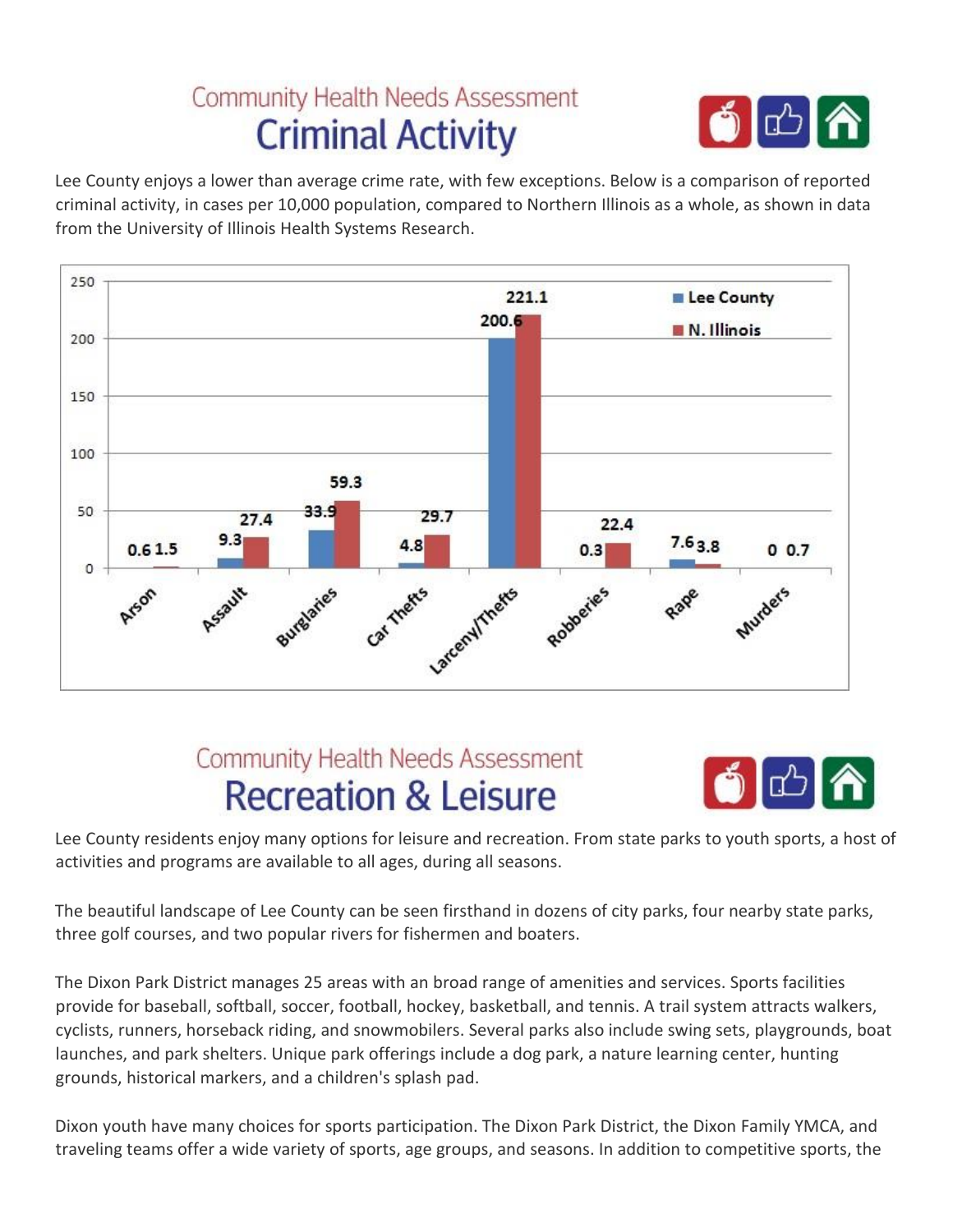Dixon Park District and the YMCA also offer swimming, golf, and tennis lessons and many fitness classes. Runners in Lee County can participate in several organized races throughout the county. Dixon, Amboy, and Ashton all play host to annual 5k or 10k races. Many community organizations also host fundraising and awareness walks that engage diverse populations.

In addition, sports teams and physical education are offered through all schools in Lee County.

In Amboy, Lee County's second largest community, three city parks offer soccer fields, baseball diamonds, playgrounds, walking paths, and picnic shelters. Amboy youth may also participate in Teen Turf, a community youth organization with sports, games, education, and after‐school events.

### **Community Health Needs Assessment** Reconciliation of Data & Prioritization of Needs **6**

The purpose of the KSB Hospital Community Health Needs Assessment (CHNA) is to comply with the Patient Protection & Affordable Care Act, which calls for all 501(c)3 hospitals to conduct a community health needs assessment. This assessment will serve as a guide for planning and implementation of health and wellness initiatives that will allow the hospital and its collaborating partners to best serve the health needs of the community.

Primary source information was collected during a local tour on May 8, 2013, and from four focus groups, on May 17 and 20, 2013, comprised of representatives including the Lee County Health Department, faith‐based organizations, University of Illinois Extension, KSB Hospital, local schools, a historical society, and business owners, students, and senior citizens.

All four focus groups identified a vast need for wellness and health education in our community. There was repetition among the focus groups regarding adult and childhood obesity, tobacco use and prevention as concerns impacting our region. The positive news during the assessment was that many wellness and health programs exist and don't need to be re‐created. We have many systems in place, though we need to make these programs more accessible throughout the community. Primary and secondary data emphasized the need to address the issues of obesity, smoking prevention, and improving community awareness of existing services.

The areas of need identified below are those which were consistently identified as community health priorities. These needs are identifiable in primary data from local tours and focus groups and in the secondary data of the IPLAN, BRFSS, Census data, and other secondary sources.

The IPLAN, a secondary source for this CHNA, was a significant and valuable resource. Representatives from KSB Hospital participated on a multidisciplinary team in surveying the health needs of Lee County and in creating the IPLAN. During the IPLAN process, the team used the Hanlon Method of health problem priority setting. Those results helped KSB Hospital create this CHNA.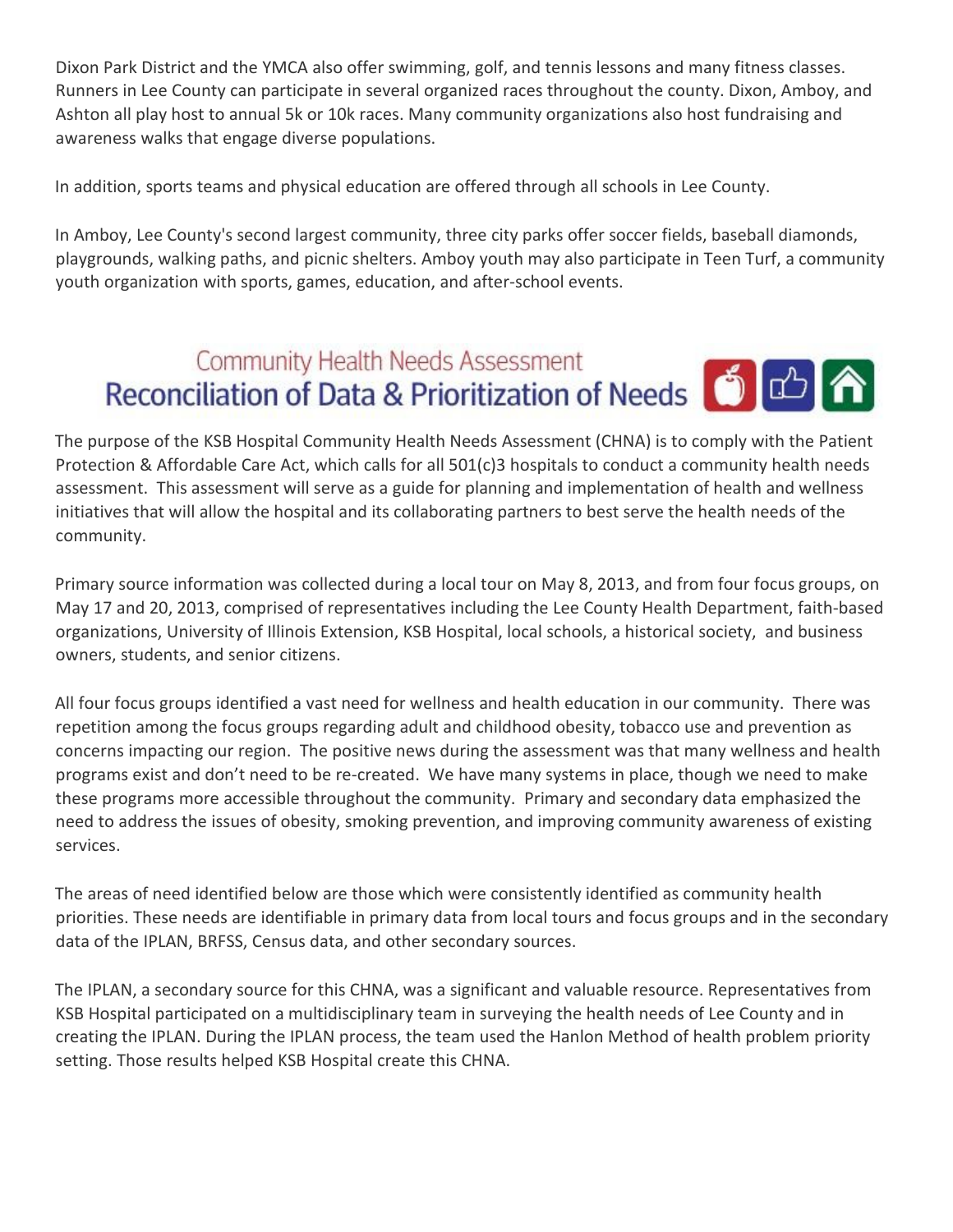### **Community Health Needs Assessment** 6 C A **Obesity Education & Prevention**

Obesity was identified as a significant concern by nearly every source. In Lee County 27% of residents are obese (BMI >30kg) and more than 60% are either overweight (BMI is >25kg) or obese. The state of Illinois has the tenth highest rate of obese and overweight children at 34.9%. Nationally, the rate of obesity in children aged 2‐19 has more than tripled since 2000.

In partnership with the Lee County Health Department, the Dixon Family YMCA, and other local agencies we intend to improve cooperation, identify access to affordable healthy foods, explore the concept of "community gardens", advertise affordable exercise opportunities, and continue to provide free educational programs to local students, seniors, corporations, low‐income residents, intellectually disabled, the homeless, and the terminally ill.

Data and discussion indicated that a barrier exists because of insufficient community awareness of the above mentioned programs.

The steering committee recommends improved advertising of the availability of health and wellness programs and promoting participation in these programs.

The intervention plan is to provide health and wellness information and a list of upcoming programs to the Lee County Probation Department, the Lee County Health Department, the Dixon PADS Homeless Shelter, local Chambers of Commerce, senior centers, agencies serving the developmentally disabled and their caretakers, local public aid offices, and faith based communities. The steering committee also recommended increased presence on websites and social media, using existing Facebook pages, Twitter profiles, and websites of participating organizations.

This information will include affordable healthy foods in community gardens and farmers market, safe areas for physical activity, and free educational programs. We will use education material from the CDC, University of Illinois Extension, and the Lee County Health Department.

Collaborative efforts will take place during bi‐annual meetings of stakeholders. KSB Hospital will host the biannual informational sessions with providers to evaluate and re‐examine the progress of education. Additionally, most of the stakeholders are members of the PHLC – Partnership for a Healthy Lee County and meet monthly.

### **Goals**

Reverse the progression of obesity in adults and children in Lee County by 2016 using the national benchmark of 25% as a baseline

### **Objectives**

- Increase the proportion of adults/children who have access to healthy foods
- Increase the number of adults who participate in Operation Move to Win
- Increase the number of adults and children who participate in physical activities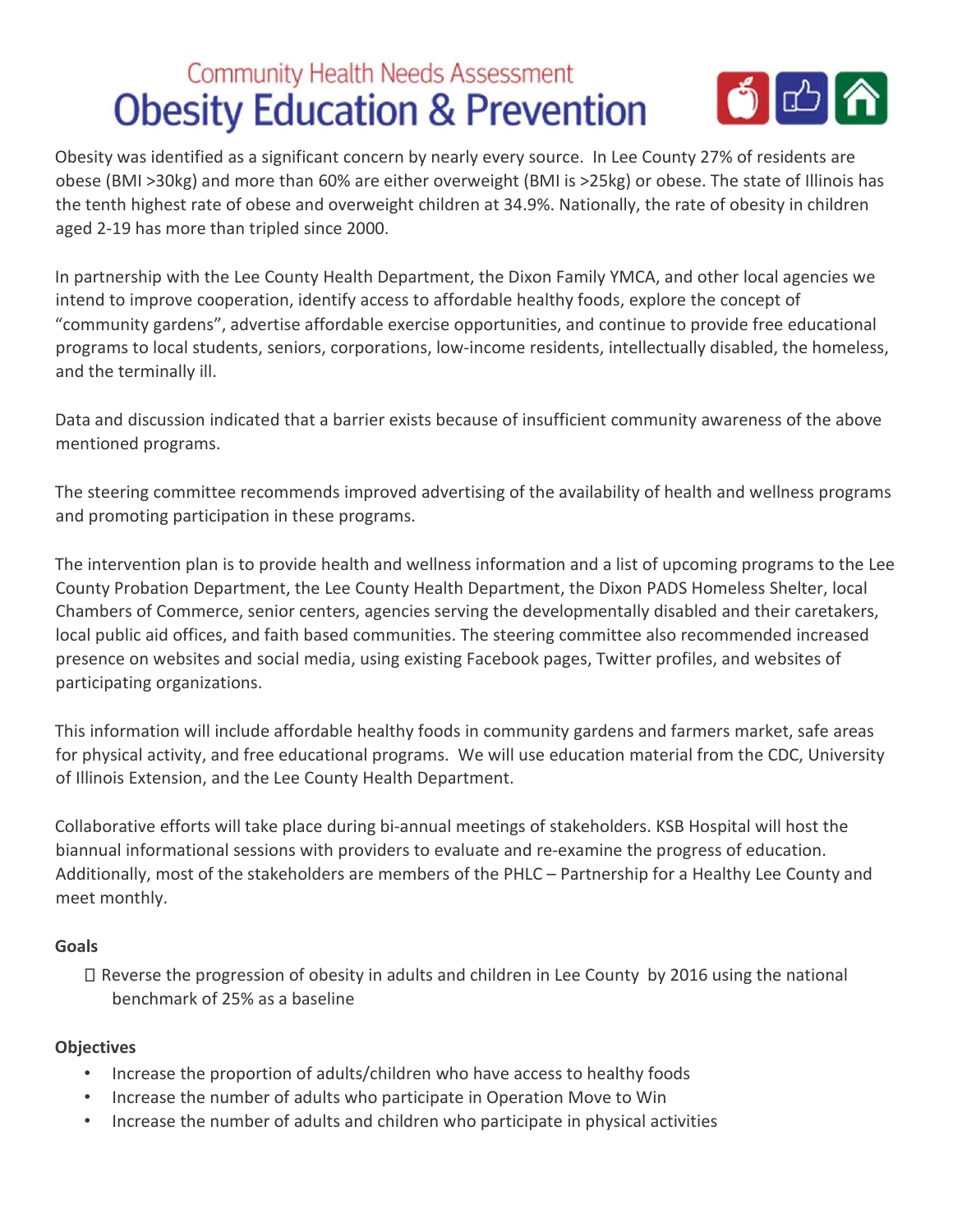#### **Implementation Strategies**

- Increase nutrition and wellness education to the at risk population through programs like: Jump with Jill, a nutritional rock show for school children; Operation Move to Win, a weight loss competition with educational videos and resources for participants;
- Continue to promote health improvement programs for adults and students
- Continue our alliance with the Partnership for a Healthy Lee County (PHLC) to provide complementary health and wellness education on a community level
- Continue to engage key leaders for at risk populations and provide strategies to promote healthy lifestyles and behavior modification
- Continue to partner with key health agencies to provide education and promote physical activity
- Partner with key leaders to promote and advertise affordable health, wellness, and physical activities though social media and marketing techniques to at risk populations, using partnerships with the Dixon Family YMCA wellness center, and the Lee County Health Department's We Choose Health Grant Worksite Wellness program
- Continue to promote and partner with key leaders regarding the awareness of the currently available resources

# **Community Health Needs Assessment** Prevention & Treatment of Tobacco Use 6 **Community Freatment** of Tobacco Use

Tobacco use has been linked to many health conditions such as cancer, heart disease, stroke, respiratory disease, and birth defects. The CDC says more deaths are caused each year by tobacco use than by HIV, illegal drug use, alcohol use, motor vehicle injuries, suicides, and murders combined. The CDC considers tobacco use to be the leading preventable cause of death in the United States.

According to the 2011 County Health Rankings, 26% of Lee County adults currently smoke. Of greater concern, according to 2006 IPLAN data, 19.1% of mothers smoked during their pregnancy, compared to 8.6% of expecting mothers in Illinois.

Collaboration between health care providers will improve community education and help prevent tobacco use among youths and adults, with special attention given to at-risk populations. Through joint efforts, local providers will conduct social marketing campaigns against tobacco use, provide or enhance tobacco prevention education in schools, and promote smoking cessation services. Progress made by these collaborative efforts will be monitored during bi-annual meetings of stakeholders. Healthcare providers and community partners will be invited to informational sessions on the Illinois Tobacco Free Communities Program hosted by KSB Hospital.

#### **Goals**

• Reduce the percentage of adults who are smokers from 26% to 23% by 2016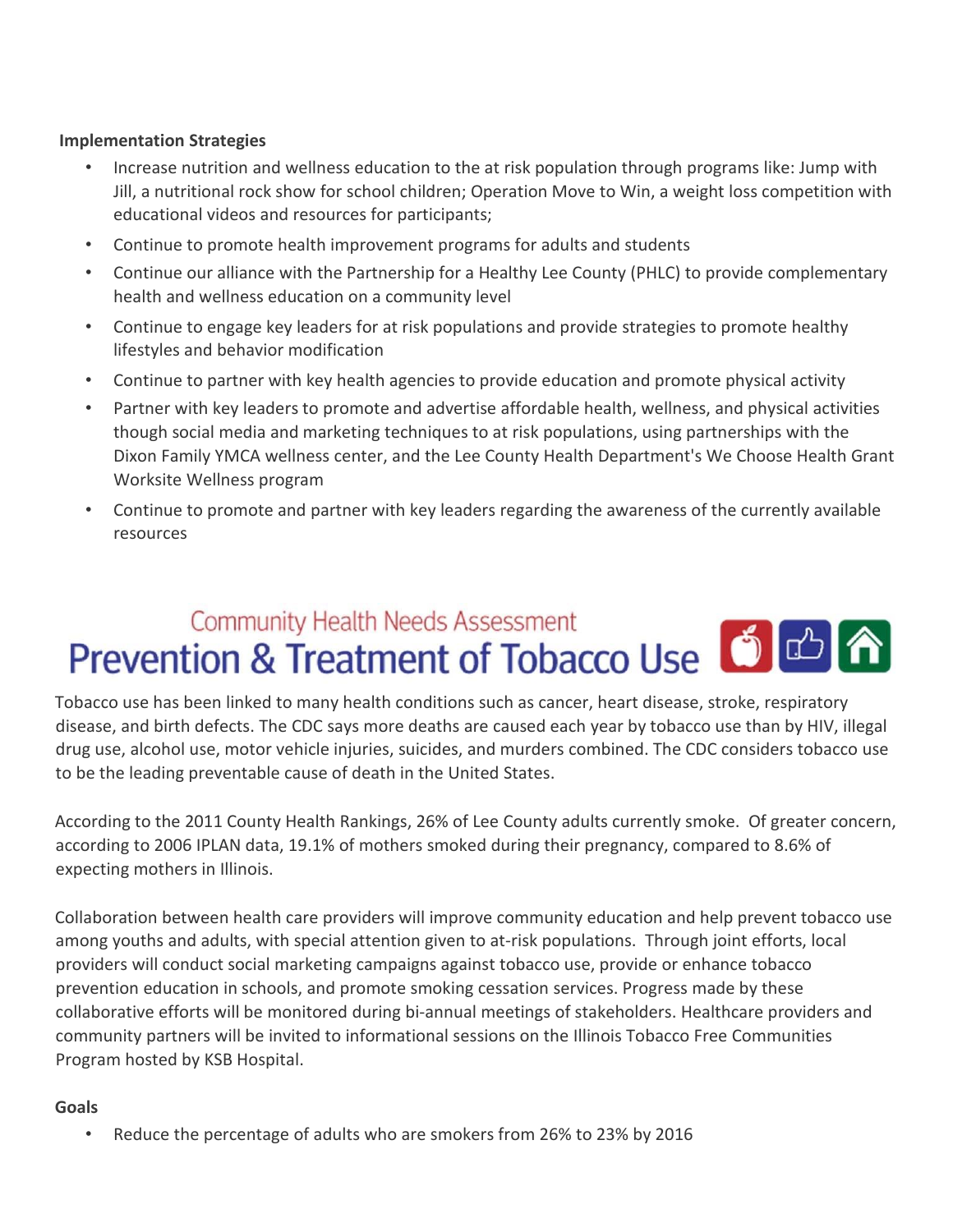• Reduce the percentage of pregnant women who use tobacco products from 19.1% to 15% by 2016

#### **Objectives**

• Increase awareness of smoking cessation resources available

#### **Implementation Strategies**

- Continue our alliance with the Partnership for a Healthy Lee County (PHLC) to provide complementary health and wellness education on a community level
- Continue to work with the Lee County Health Department with the We Choose Health Grant
- Continue to provide Illinois Tobacco Free Communities information to our at risk population which includes but not limited to probation, homeless shelters, YWCA, and YMCA
- Provide more Smoke Free information during our Operation Move to Win Program
- Coordinate Smoke Free classes in the School Systems
- Refer to Freedom from Smoking clinics
- Collaborate with local agencies on a social marketing campaign against tobacco use
- Share the Illinois Tobacco Quit Line (866‐784‐8937) with patients and clients of local healthcare providers

# **Community Health Needs Assessment Improving Community Awareness**



While there was satisfaction among all four focus groups of the health and wellness programs, medical services, and availability of public transportation, it was clear that more can be done to promote these programs throughout the community. We will work more collaboratively with local organizations to meet these needs by sharing information on social media, local websites, and in places serving at‐risk populations, like the probation department, the Lee County Health Department, local homeless shelters and food pantries, and substance abuse counseling centers.

Stakeholders will meet twice a year at KSB Hospital to discuss progress toward health goals and information sharing goals. Additionally, most key stakeholders participate in the PHLC – Partnership for a Healthy Lee County which allows for monthly discussion and networking across organizations.

#### **Goal**

- Share more wellness information with the students, senior citizens, and at-risk populations
- Increase awareness of health services from KSB Hospital and other providers

### **Objectives**

- Leverage internet and social media opportunities through cross promotional posts and event invitation sharing
- Increase the range of health, wellness and prevention messages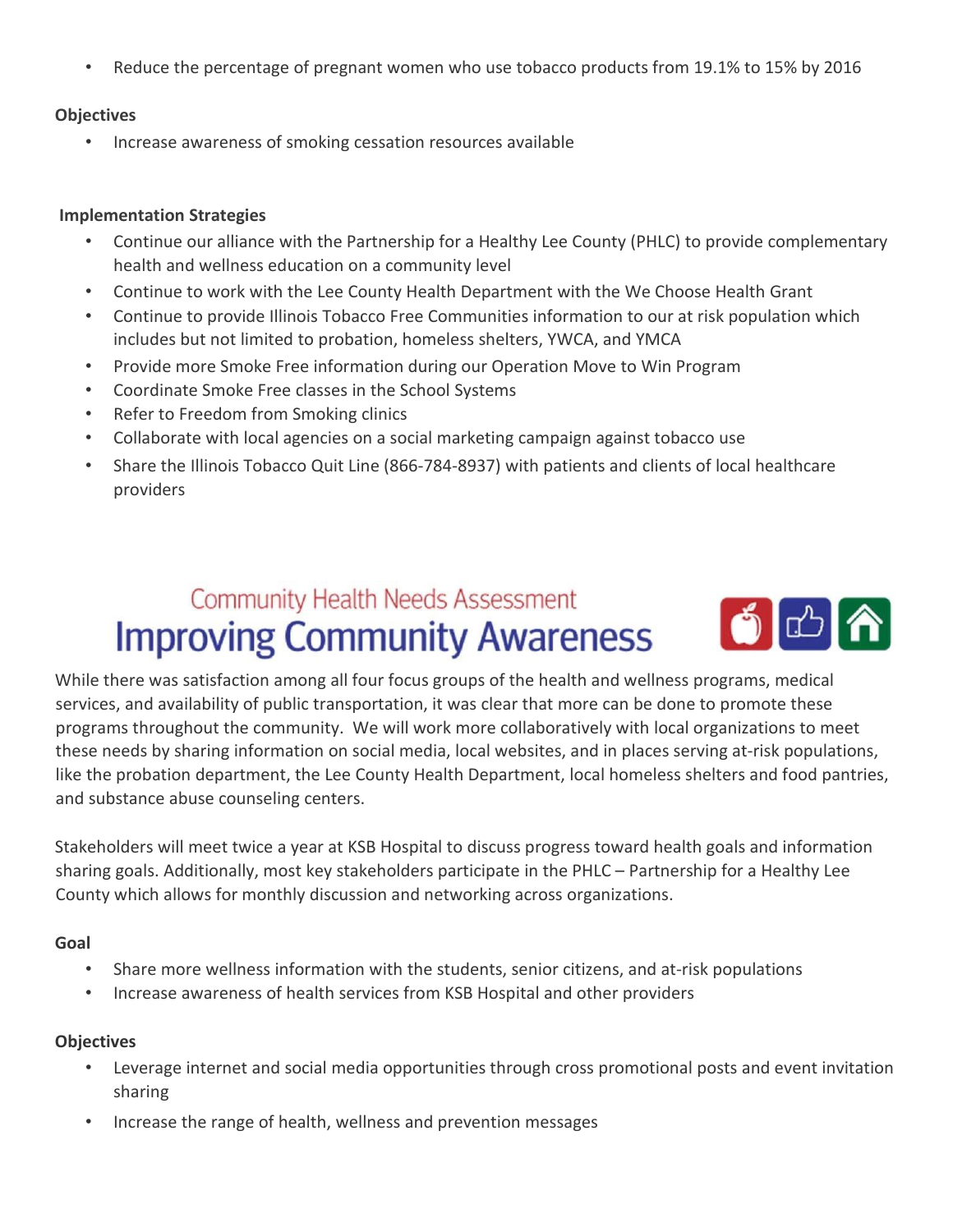#### **Implementation Strategies**

- Develop partnerships with key partners to increase education through social media
- Education and preventative health opportunities will be made available to the public through social media, organizational websites, text messages, and emails
- Purchase targeted Facebook advertising to reach specific ages, locations, and other demographic groups
- Sponsor the KSB Wellness Center at the Dixon Family YMCA to fund a lease of modern exercise equipment and purchase advertisements to promote the newly accessible resources in the KSB Wellness Center
- Share promotional brochures and information cards within the KSB Wellness Center with information on other health services available in the community from KSB Hospital and other providers
- Share information about KSB Hospital programs and services in Welcome Wagon packets for those who move in to Dixon or Polo

# **Community Health Needs Assessment Areas Not Directly Addressed**



Obesity, tobacco use, and community outreach have been identified in this assessment as priorities; other needs will be addressed by other providers or addressed in the future.

### **Alcohol and Drug Abuse**

This need is not directly addressed by KSB Hospital because other community health providers are implementing strategies to reduce alcohol and drug abuse. With a goal of reducing binge drinking, the Lee County Health Department plans to conduct social media outreach campaigns to educate residents on the adverse effects of excessive alcohol consumption and the dangers of binge drinking. Working with law enforcement officials and local alcohol vendors, another effort is underway to prevent minors from illegally obtaining alcohol. KSB Hospital assists Sinnissippi Centers, the Lee County Health Department, Alcoholics Anonymous, Lutheran Social Services of Illinois, and other partners in providing mental health, substance abuse and addiction programs.

#### **Mental Health**

This need is not directly addressed by KSB Hospital because the 2011 IPLAN identified the need to improve access to mental health services. Working with Sinnissippi Centers and other community partners, KSB Hospital is an active participant in serving the mental health needs of the community. The IPLAN implementation strategies include researching the use of telemedicine for psychiatric services, improving mental health screenings in emergency room settings, and training law enforcement, teachers, clergy and other community leaders to identify the warning signs of mental illness. Sinnissippi Centers will soon occupy an office suite in KSB Town Square Centre Clinic in downtown Dixon to improve access to clinical psychology services in an integrated health clinic.

#### **Public Transportation**

This need is not directly addressed by KSB Hospital because it involves a significant non‐healthcare strategy. However, KSB will continue to cooperate with the Lee-Ogle Transportation System and other community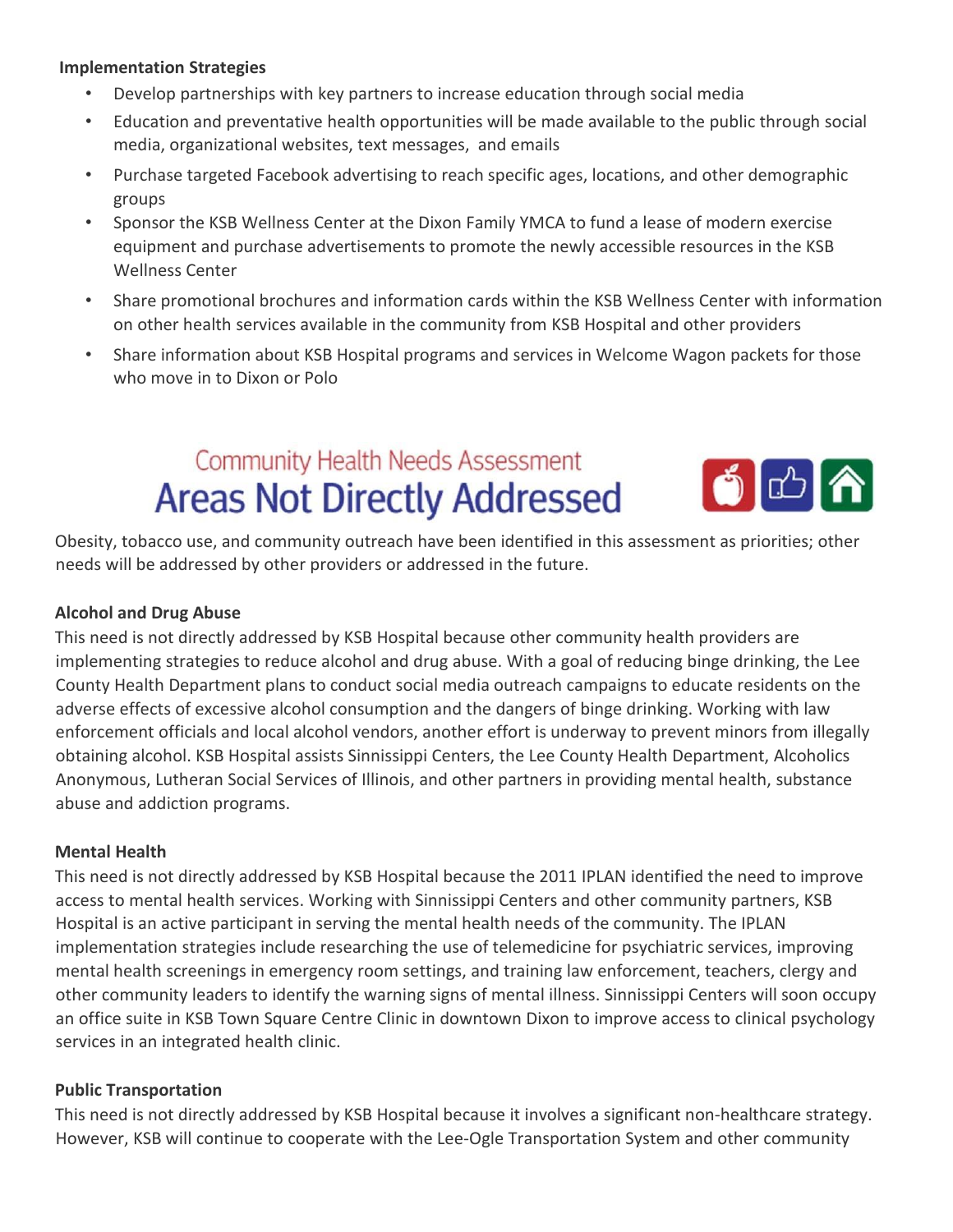partners to provide public transportation throughout our service area. Public transportation is available to the general public, regardless of age or socioeconomic status. KSB Hospital promotes the use of public transportation by including a telephone number and description of services on every webpage for the ten different KSB service locations. The information is also promoted in mobile webpages for the respective

**Community Health Needs Assessment** 

# **KSB Hospital Locations & Providers**



locations.

### **Locations**

KSB Center for Health Services ‐ Amboy Clinic KSB Hospital ‐ Ashton Family Health Center KSB Commerce Towers Clinic KSB Edwards Clinic KSB Eye & Vision Center KSB Hospital KSB Hospital ‐ Mt. Morris Clinic KSB Center for Health Services ‐ Oregon Clinic KSB Center for Health Services ‐ Polo Clinic KSB Town Square Centre Clinic

### **Healthcare Professionals**

Providers - an online directory of physicians and mid-level providers searchable by name or specialty. The directory includes contact information, educational background, and board certification status for members of the KSB Hospital Medical Staff.

> **Community Health Needs Assessment Community Health Resources**



- Lee County Health Department
- **LSSI Substance Abuse Counseling**
- Sinnissippi Centers, Inc.
- YWCA of the Sauk Valley
- Lutheran Social Services of Illinois
- Amboy Rehab &Nursing Care
- Dixon Health Care & Rehabilitation Center
- Franklin Grove Health Care Center
- Heritage Square
- Liberty Court Assisted Living
- Lee County Council on Aging
- Alcoholics Anonymous (A.A.)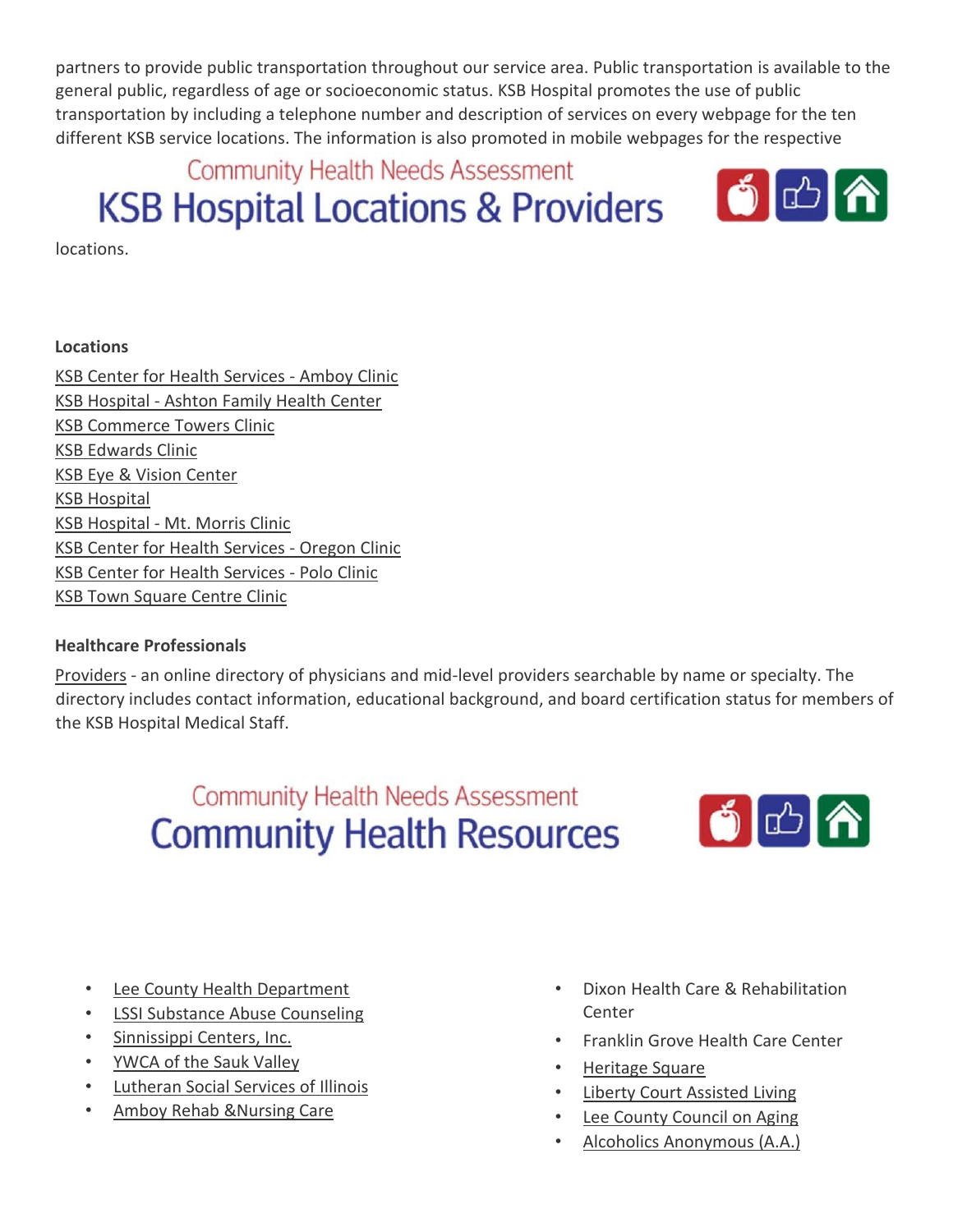- Alliances Counseling Services
- Alzheimer's Association‐ Rock River **Office**
- Hospice of the Rock River Valley
- Pinecrest Terrace ‐ Alzheimer's Unit and Assessment Center
- The Meadows of Franklin Grove
- **Home of Hope Cancer Wellness Center**
- Northern Illinois Cancer Treatment Center  $\square$  American Cancer Society, Rockford Regional

### **Office**

• Community Coordinated Child Care (4‐C)

- Lee / Ogle Regional Office of Education
- Lee / Whiteside Diabetes Association
- American Red Cross ‐ Lee County Unit
- Leydig Center
- Amboy Food Pantry at St. Patrick's Church
- Dixon Food Pantry
- Meals on Wheels
- Loaves And Fishes at St. Patrick's Church, Dixon
- Dixon PADS Homeless Shelter
- Shining Star Children's Advocacy Center
- Lee County Sheriff

# **Community Health Needs Assessment Steering Committee & Participants**



- Court‐Appointed Specialized Advocates (CASA)
- Tri‐County Opportunities Council
- Department of Rehabilitation Services, Sterling Office
- Lee County Special Education Association
- Jack Mabley Developmental Center
- Northwest Illinois Special Olympics
- Kreider Services
- Sauk Valley Community College
- Franklin Grove Police
- Dixon Police
- Amboy Police
- Lee County State's Attorney
- Lee County Veterans Assistance Commission
- VFW Post 540 Horace F. Ortt Post

### **Steering Committee**

**E. William LeFevre,** Chairman, KSB Hospital Board of Directors & President, Franklin Grove Bank **Debbie Kelly,** Director, Northwest Illinois Special Olympics\*

**Cathy Ferguson,** Administrator, Lee County Health Department\*

**Hana Hinkle,** Assistant Director of Rural Health Workforce Development, The National Center for Rural Health Professions

**Kathy Spellman,** IEMA Staff Development Specialist **John** 

**Varga,** Sheriff, Lee County

**Susan Gould,** M.D., KSB Emergency Department Medical Director

**Anita Dunphy,** RN, Nursing Coordinator, KSB Hospital **Jean** 

**Spohn,** Principal, St. Mary's School

**Woody Lenox,** IS Technical Supervisor, KSB Hospital & Past School Board Member, Dixon #170\* **Linda** 

**Clemen,** RN**,** Chief Nursing Officer, KSB Hospital

- **Janis Ormond,** MSN, DNP Student
- **Carrie Grobe,** Wellness Dietitian, KSB Hospital

**Christine Scheffler,** Community Wellness Coordinator, KSB Hospital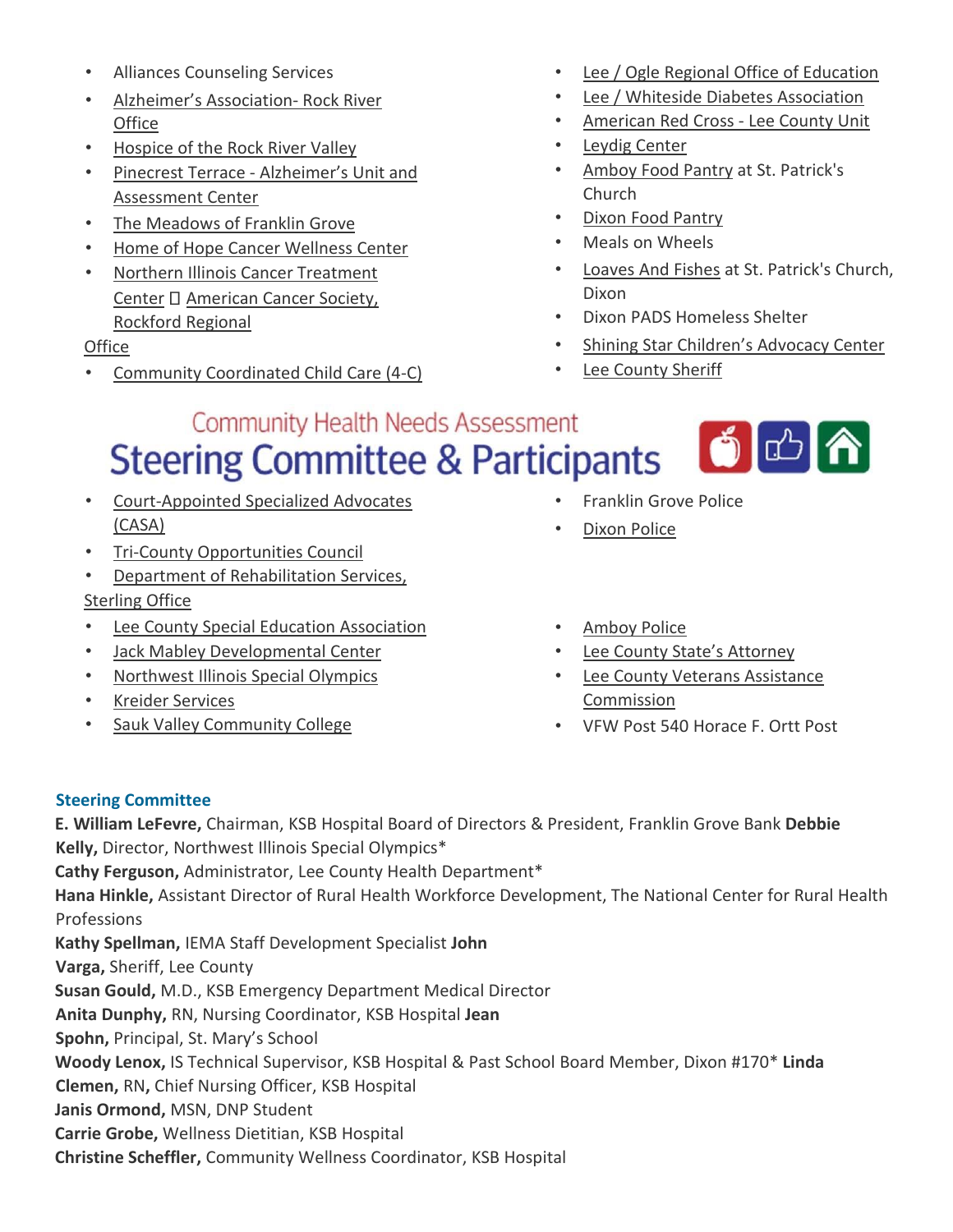### **Franklin Grove Focus Group, May 17, 2013** facilitated by: Christine Scheffler,

Community Wellness Coordinator, KSB Hospital Lynn Asp, Director of Lincoln Highway Historical Society Janis Ormond, MSN, DNP Student Residents of Franklin Grove

### **Amboy Focus Group, May 20, 2013** facilitated by: Christine Scheffler,

Community Wellness Coordinator, KSB Hospital Andrew Full, Dean of Students, Amboy Middle School Janice McCoy, Family Life Educator, University of Illinois Extension Colin Baker, D.C., Green River Chiropractic & Amboy Chamber of Commerce President Janis Ormond, MSN, DNP Student

### **Amboy Middle School Survey, May 20, 2013**

Joyce Schwamberger, Principal, Amboy Middle School 237 students of Amboy Middle School

### **Dixon Focus Group, May 17, 2013**

facilitated by: Christine Scheffler, Community Wellness Coordinator, KSB Hospital Carrie Grobe, Wellness Dietitian, KSB Hospital Janice McCoy, Family Life Educator, University of Illinois Extension Eric Hoffman, Director, Camp Reynoldswood\* Tamara Fane, Director, Bright Beginnings Day Care\* Sue Bennett, RN, Dixon Public Schools Janis Ormond, MSN, DNP Student Cathy Ferguson, Administrator, Lee County Health Department\*

\* ‐ Representative of medically underserved, low‐income, or minority populations within the community Individuals from the Lee County Health Department have significant experience working with otherwise medically underserved populations. Individuals from the public schools understand and work with low‐income student populations. Bright Beginnings Day Care and Camp Reynoldswood both serve a community with lowincome and minority members and are good representatives of those community interests.

# **Community Health Needs Assessment** Closing Remarks & Availability of Report **6 community Health Needs Assessment**

The KSB Hospital community health needs assessment was conducted in 2013, in accordance with IRS guidelines.

KSB Hospital is grateful to the steering committee members, the focus group participants, the health care professionals and staff of KSB Hospital, and the citizens who offered their considerate participation to complete this assessment.